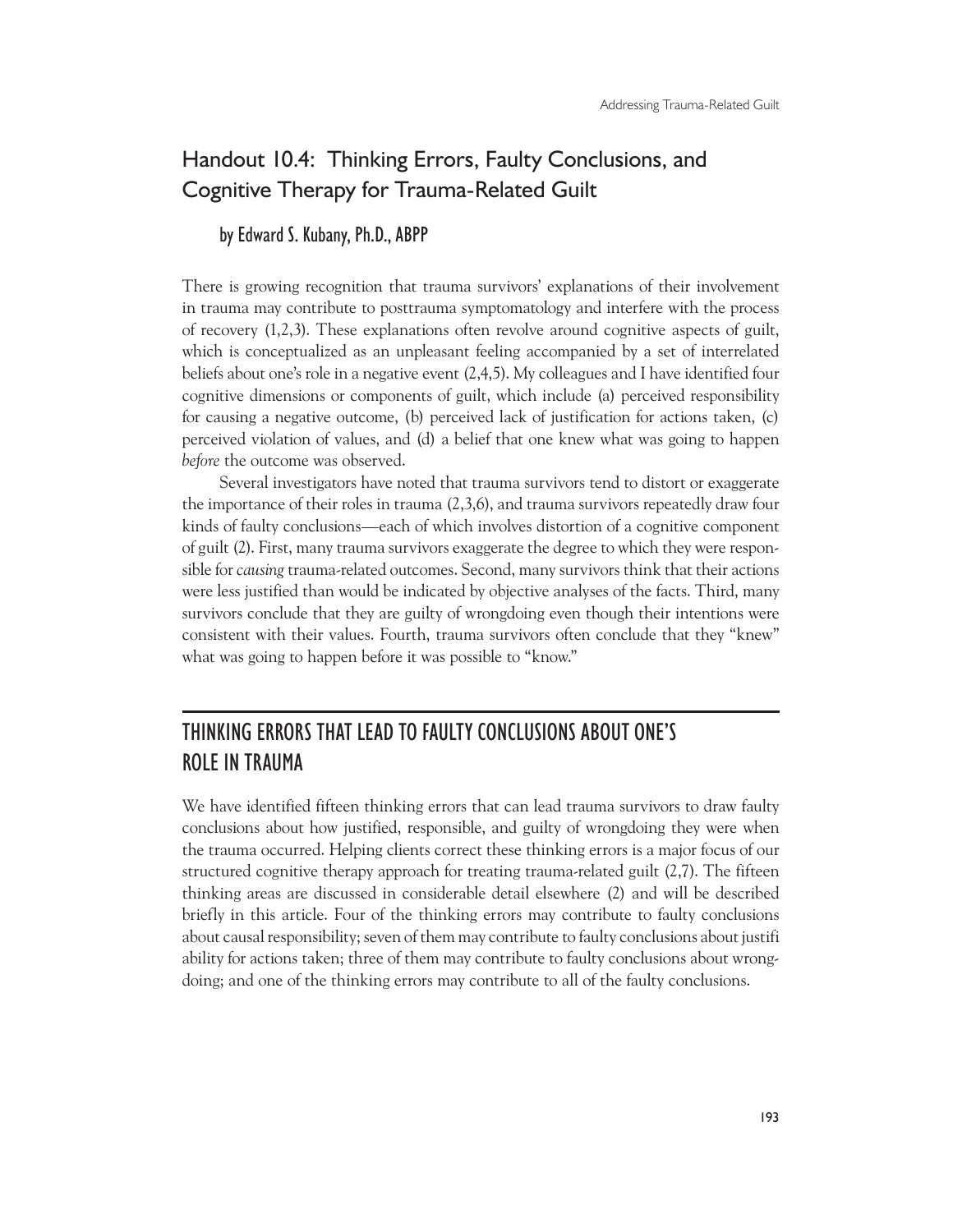### Faulty Conclusions About Degree of Responsibility

**1. Faulty beliefs about pre-outcome knowledge caused by hindsight bias.** Hindsight bias (which is akin to Monday-morning quarterbacking) occurs when knowledge about event outcomes biases or distorts beliefs about knowledge possessed before outcomes were known (2,8,9). Common among trauma survivors, hindsight-biased thinking leads many trauma survivors to believe falsely that they knew what was going to happen before it was possible to know or that they dismissed or overlooked clues or signs that "signaled" what was going to occur. Because they believe they "should have" acted on this "knowledge" to prevent some tragedy, many trauma survivors then conclude that to some extent they *caused* the tragedy. An incest survivor who believed she was partly responsible for causing her own abuse expressed insight about this thinking error when she said, "I was putting my thirty-eight-year-old mind in my twelve-year-old head." She had been remembering herself as being smarter, at age twelve, than she was capable of being.

**2. Obliviousness to totality of forces that cause traumatic events.** Trauma survivors often seem to be oblivious to the fact that traumatic events often have multiple sources of causation and make no effort to assess the relative contributions of causal factors outside of themselves. For example, one Vietnam veteran who considered himself to be 98% responsible for the death of a buddy from sniper fire had completely ignored causal contributions of the enemy, other soldiers in his unit, the chain of command, the buddy himself, and politicians in the U.S. who were responsible for his being in Vietnam.

**3. Equating a belief that one could have done something to prevent the traumatic event with a belief that one caused the event.** Many trauma survivors mistakenly equate beliefs that they "could have prevented" a traumatic event with beliefs that they *caused*  the event. Even if such individuals "could have" prevented the traumatic outcomes, it does not mean that they actually caused them. This explanation made sense to a formerly battered woman who said, "That's for sure! I didn't pull his fist into my face."

**4. Confusion between responsibility as accountability (e.g., one's "job") and responsibility as power to cause or control outcomes.** Many trauma survivors think they caused negative outcomes because they equate some job or role assignment with an ability to determine outcomes. For example, one former platoon leader told me he was responsible for the deaths of men in his unit because "I didn't do my job. I was *supposed* to keep my men alive." He confused his social role or position (he was "in charge") with what he was actually capable of accomplishing or causing. This thinking error may be particularly prevalent among parents who have lost children to homicide, suicide, accidents, or serious illness (10).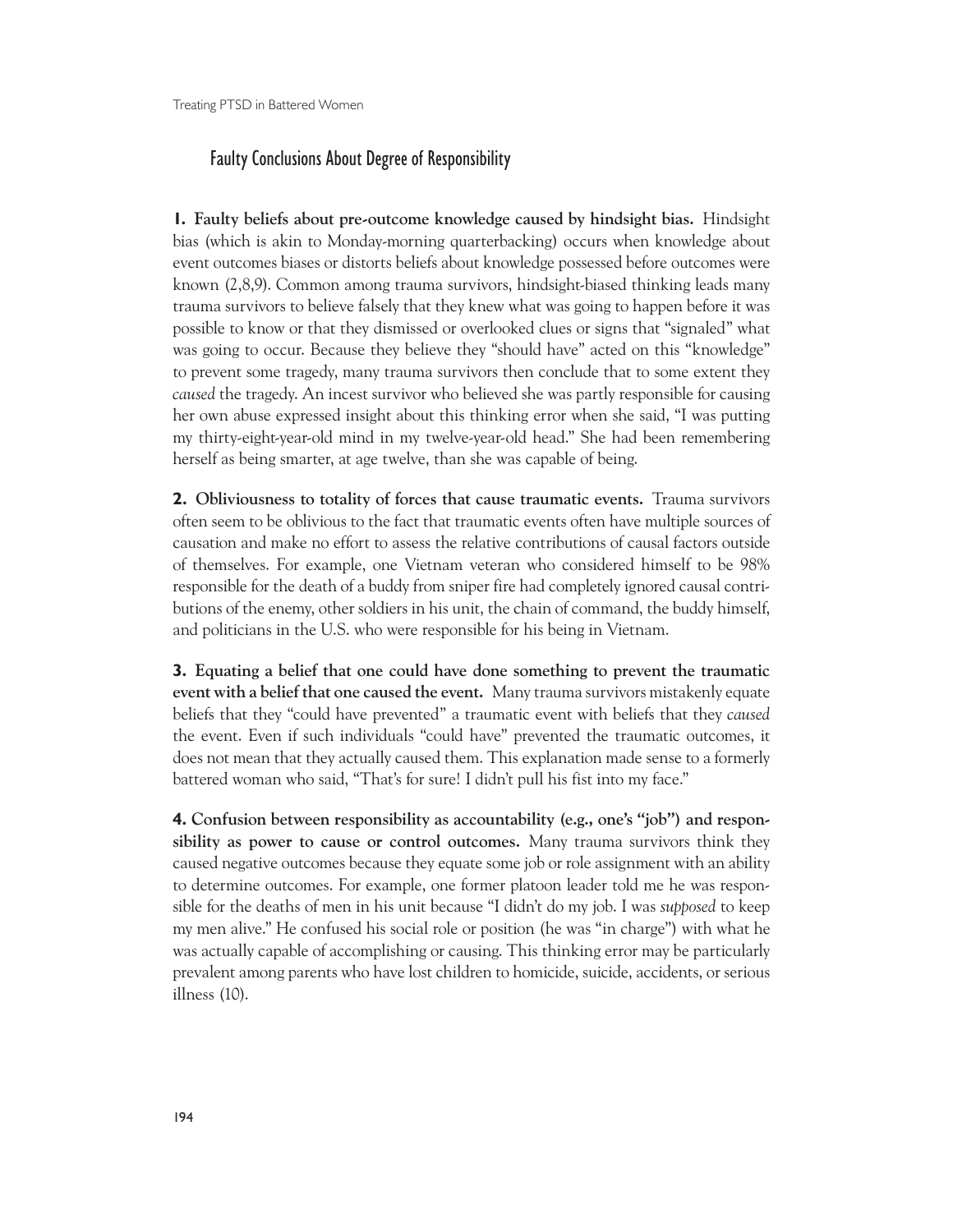#### Faulty Conclusions About *Justification* for Actions Taken

**5. Failure to recognize that different decision-making "rules" apply when time is precious than in situations that allow extended contemplation of options.** During many traumatic events, brainstorming or extended evaluation of alternatives is not an available luxury, and decisions are often based on an almost automatic summarization and prioritization of options. In fact, failure to act quickly during a crisis can be very risky. For example, a person trapped in a burning building faces increasing risk for every second it takes to decide how to escape. What may seem to have been an "obviously better decision" after years of rehashing may not have been obvious at all during the stressful, precious moments available for deciding what to do during the trauma.

**6. Weighing the merits of actions taken against options that only came to mind later.** Sometimes, after much rehashing, survivors think of something that might have prevented a tragic outcome, *had it occurred to them during or prior to the trauma*. Pitman and his colleagues (11) described the case of a veteran who realized during therapy that he might have saved the life of a buddy during a Vietnam battle if he had only had the presence of mind to pick up a rifle belonging to one of the enemy dead. (His own weapon was out of ammunition.) However, because he did not think of this option at the time, it *did not exist* and was not available when the battle occurred. It was irrational for the veteran to weigh the merits of his actions against an "option" that first occurred to him twenty years after the battle. Hindsight bias is the mechanism that underlies this important thinking error, which sometimes results in severe self-flagellation (11).

**7. Weighing the merits of actions taken against ideal or fantasy options that did not exist.** Sometimes, trauma survivors evaluate or judge the goodness of their reasons for acting as they did "against idealized or fantasy choices that would have avoided the rape, prevented the beating, stopped the incest, or kept everyone safe and alive" (2). For example, many soldiers in battle find themselves in situations where their only choices are to "kill or be killed." No matter what they choose to do, someone is going to die. Nevertheless, some veterans weigh the merits of what they did against Superman-like actions that would have produced no violence or death. They may give explanations such as "I should have thought of something. I don't know what I could have done, but I should have thought of something."

**8. Focusing only on "good" things that might have happened had an alternative action been taken.** Sometimes, trauma survivors glamorize an alternative course of action they contemplated but did not take when the trauma occurred, and they downplay or ignore likely negative consequences of the alternative course. For example, some adult incest survivors who think they were unjustified for not disclosing the abuse as a child dwell on the fact that the abuse *might have* stopped had they complained. At the same time, they may "forget" or disregard what they *believed* would have happened had they reported the abuse (e.g., that they would be blamed, hurt, or punished; that they would disrupt the family; that they would "betray" the offending family member).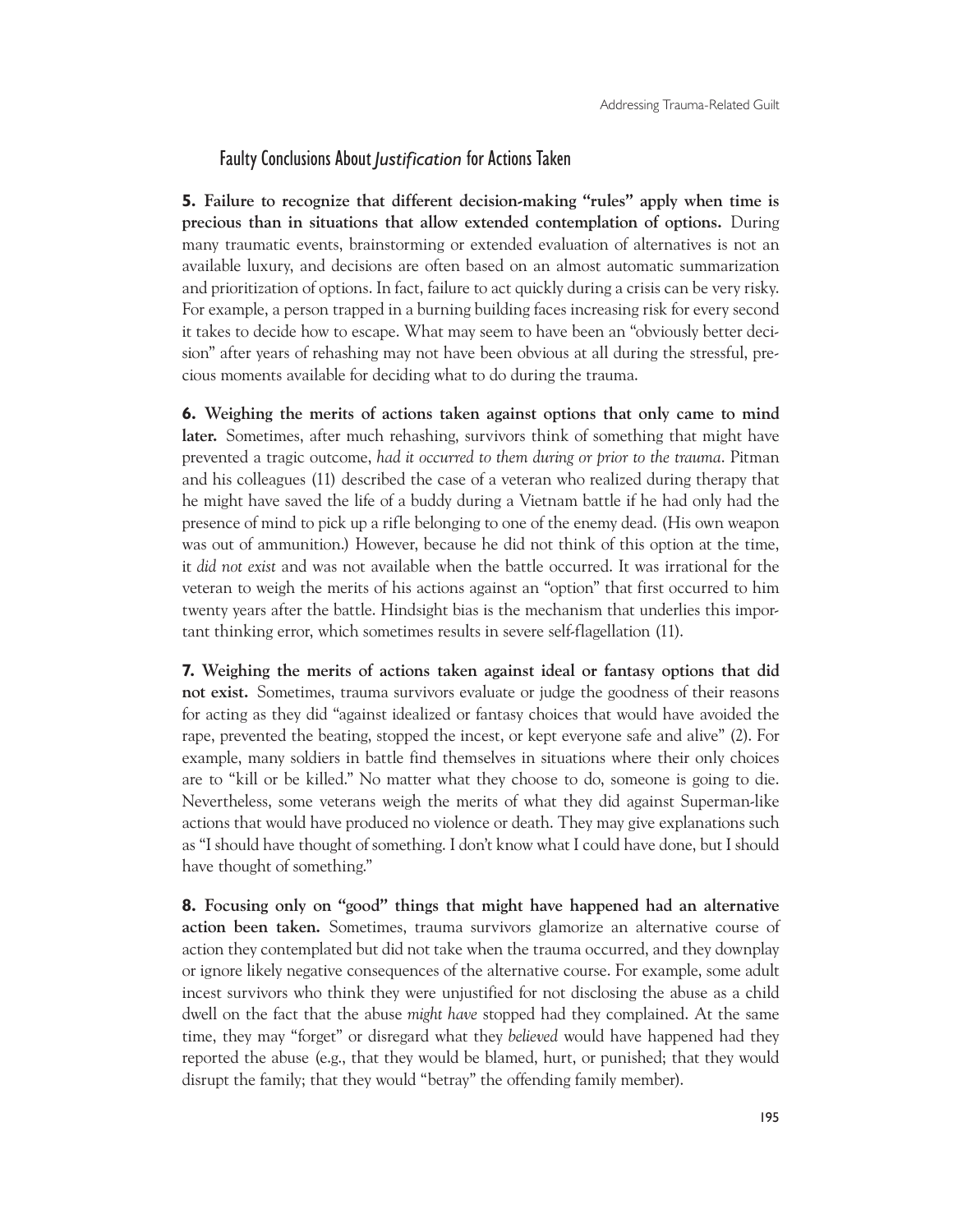**9.** Tendency to overlook "benefits" associated with actions taken. Sometimes, trauma survivors maintain important values by their actions during trauma and fail to realize that, had they acted otherwise, these values would have been invalidated or violated to some degree. For example, some battered women who refuse to press charges against their partners confirm or validate values (held at the time) that they should "turn the other cheek" and could "change" their partner if they would just try harder.

**10. Failure to compare available options in terms of their perceived probabilities of success before outcomes were known.** Sometimes, unselected courses of action that seemed to be poor choices when the trauma occurred are "recalled" as less likely to produce negative outcomes than actions taken. Instead of judging their reasons for acting as they did based on the quality or soundness of their decision making (before outcomes were known), some survivors judge their actions solely on the basis of the *outcome*. It is important for clients to know that even good decisions can (and occasionally will) turn out badly (because of laws of probability).

**11. Failure to realize that acting on speculative hunches rarely pays off and occurrence of a low-probability event is not evidence that one should have "bet" on this outcome before it occurred.** Trauma survivors occasionally say, in retrospect, that they should have acted on "hunches," "intuition," "premonitions," or "gut feelings"—which, if acted upon, might have prevented or avoided a tragic outcome. However, people do not ordinarily act on speculative hunches because they are typically "long-shot" predictions, which experience has shown tend not to be borne out. Furthermore, occurrence of a lowprobability outcome that was predicted by a hunch (e.g., "If I trade places with him, maybe something bad will happen") is not evidence that one should have acted on the hunch.

## Faulty Conclusions About Perceived *Wrongdoing*

**12. Tendency to conclude wrongdoing on the basis of the outcome rather than on the basis of one's** *intentions* **(before the outcome was known).** Sometimes, trauma survivors conclude that they were guilty of wrongdoing, not because they behaved in ways inconsistent with their values, but because of an unfortunate (and unforeseeable) outcome. One client of mine was self-condemning and ashamed for asking a friend (when he was a child) to leave the beach and return with a fishing pole. (The boys had spotted a large school of fish.) On his way to get the pole, the friend fell off a rock jetty and drowned.

**13. Failure to realize that strong emotional reactions are not under voluntary control (i.e., not a matter of choice or willpower).** Many combat veterans experience guilt about being afraid in battle (12), and many incest survivors experience guilt because they became physically aroused during the sexual abuse. However, strong emotional reactions are not intellectual decisions or moral choices. None of the veterans *chose* to be afraid, and had they been able to make an "intellectual decision" not to be afraid, they wouldn't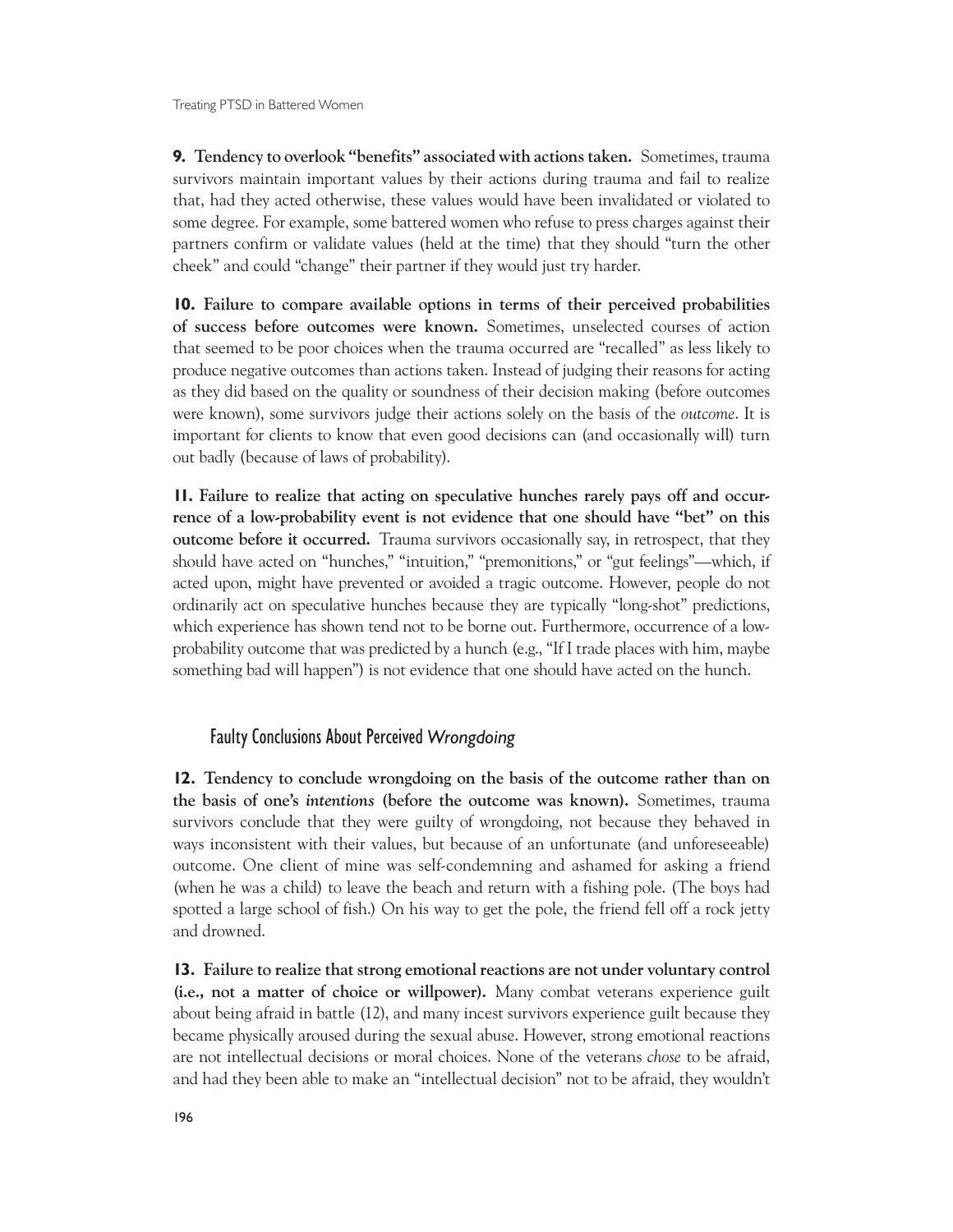have been afraid. Similarly, children who are touched in certain ways by adults do not have conscious control over their autonomic nervous system.

**14. Failure to recognize that when all available options have negative outcomes, the least bad choice is a highly moral choice.** During traumatic events, individuals often confront situations in which *all* available courses of action have unfavorable consequences. Something bad is likely to happen whether a sexual assault victim fights back or does not resist, whether an incested child discloses the abuse or suffers in silence, or whether a soldier in battle shoots to kill or fires over the heads of the enemy. In all of these lose-lose or "catch-22" situations, no unambiguously good choices are available, and the "least bad" choice reflects sound moral judgment by validating an individual's most important values. For example, by shooting "to kill," the soldier may validate his values about the importance of his life and his buddies' lives, and his beliefs about himself as a "patriotic and loyal" citizen.

## A Thinking Error That Contributes to All of the Faulty Conclusions

**15. Belief that an emotional reaction to an idea provides evidence for the idea's validity.** When an idea is associated with affect, the affect appears to give the idea a ring of "truth" or "untruth." For example, a survivor might say, "Intellectually, I agree with you; but I still *feel* responsible" or "Deep down in my heart, I still *feel* that what I did was wrong." The client might be told that "I *feel* responsible is not an emotion. What do you *think* you were responsible for causing?" A battered woman was tempted to reconcile with a boyfriend (who had almost killed her on several occasions) because she "*felt* sorry" for him. The woman was reminded that "how you *feel* when you think about staying away or reconciling *is not evidence* that it is in your best interests to stay away or go back."

# COGNITIVE THERAPY FOR TRAUMA-RELATED GUILT (CT-TRG)

The goal of cognitive therapy for trauma-related guilt (CT-TRG) is to help clients achieve an objective and undistorted appraisal of their role in trauma. CT-TRG has three phases: (a) assessment, (b) debriefing or imaginal exposure exercises, and (c) formal CT-TRG, which involves separate procedures for correcting thinking errors that lead to faulty conclusions associated with guilt (2). The thinking errors identified above are addressed in the context of four separate, semistructured procedures for teaching clients to distinguish what they knew "then" from what they know "now," and for reappraising perceptions of justification, responsibility, and wrongdoing (in light of beliefs held and knowledge possessed when the trauma occurred). Space limitations here preclude an elaboration of the phases and procedures of CT-TRG, which are described in detail elsewhere (2,7,13). Clinicians interested in implementing CT-TRG are encouraged to examine these other sources.